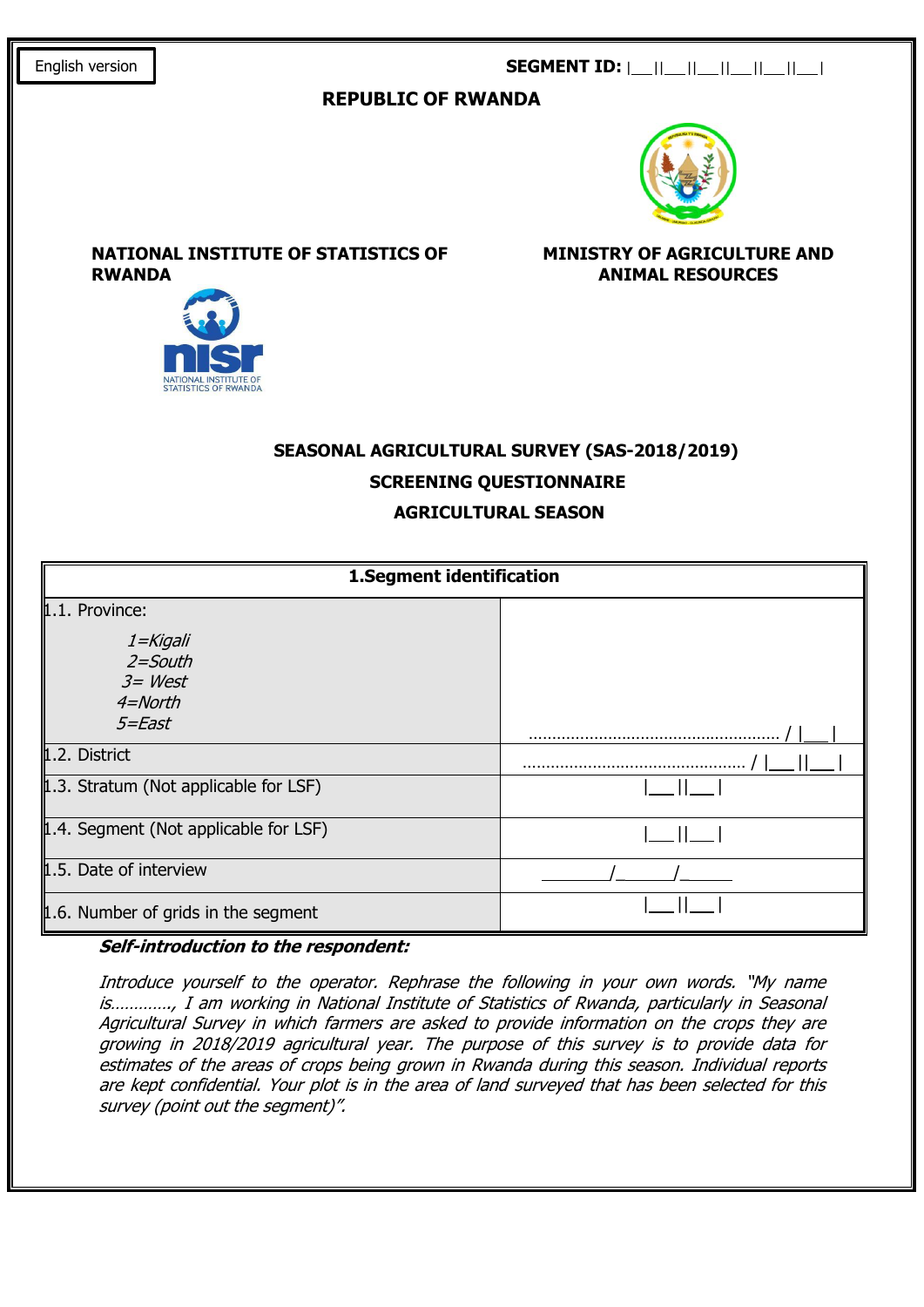|                         |        |                           | <b>Grid identification</b>                                                |                    |                                                                                                                                                                                                                               |                                                                        |                                                                     |                                              |                          |                          |                                                                                                                                                 |                                                                               |
|-------------------------|--------|---------------------------|---------------------------------------------------------------------------|--------------------|-------------------------------------------------------------------------------------------------------------------------------------------------------------------------------------------------------------------------------|------------------------------------------------------------------------|---------------------------------------------------------------------|----------------------------------------------|--------------------------|--------------------------|-------------------------------------------------------------------------------------------------------------------------------------------------|-------------------------------------------------------------------------------|
| 2.1<br>Sampled Plot     | 2.2    | 2.3<br>Plot               | 2.4 Names, 2.5 Number 2.6<br>Contact, and of grids in                     |                    | <b>Plot land</b>                                                                                                                                                                                                              | 2.7<br>Non-                                                            | 2.8<br><b>Croppin</b><br>g<br>system of main<br>1= Pure<br>2= Mixed |                                              |                          | Crop planted in the plot |                                                                                                                                                 |                                                                               |
| Grid<br>point<br>number | number | size<br>(m <sup>2</sup> ) | type of the the same<br>operator who plot this<br>operated in<br>the plot | grid is<br>located | use<br>96= Agricultural Land<br>97= Pasture Land<br>98 = Fallow Land<br>99 = Non-agricultural<br>land<br>If 96 & 97 → 2.8<br>If $98 \rightarrow$ next grid<br>point<br>If $99 \rightarrow 2.7 \rightarrow$ Next<br>grid point | agricultural<br>Land Type<br>(Use<br>appropriate<br>given code)<br>(2) |                                                                     | 2.9<br><b>Number</b><br>crops in<br>the plot | 2.10 Crop<br>type<br>(3) | 2.11<br>Crop name<br>(4) | 2.14<br>Is this crop for this<br>season?<br>$1 = Yes$<br>$2 = No$<br><b>NB:</b> Always Write code 1<br>in case of annual and<br>perennial crops | 2.15<br>What is the expected<br>period of harvesting for<br>this crop?<br>(6) |
|                         |        |                           | 2.4.1<br>farmer type<br>(1)                                               |                    |                                                                                                                                                                                                                               |                                                                        |                                                                     |                                              |                          |                          |                                                                                                                                                 |                                                                               |
|                         |        |                           | 2.4.1<br>farmer<br>type(1)                                                |                    |                                                                                                                                                                                                                               |                                                                        |                                                                     |                                              |                          |                          |                                                                                                                                                 |                                                                               |
|                         |        |                           | 2.4.1<br>farmer type<br>(1)                                               |                    |                                                                                                                                                                                                                               |                                                                        |                                                                     |                                              |                          |                          |                                                                                                                                                 |                                                                               |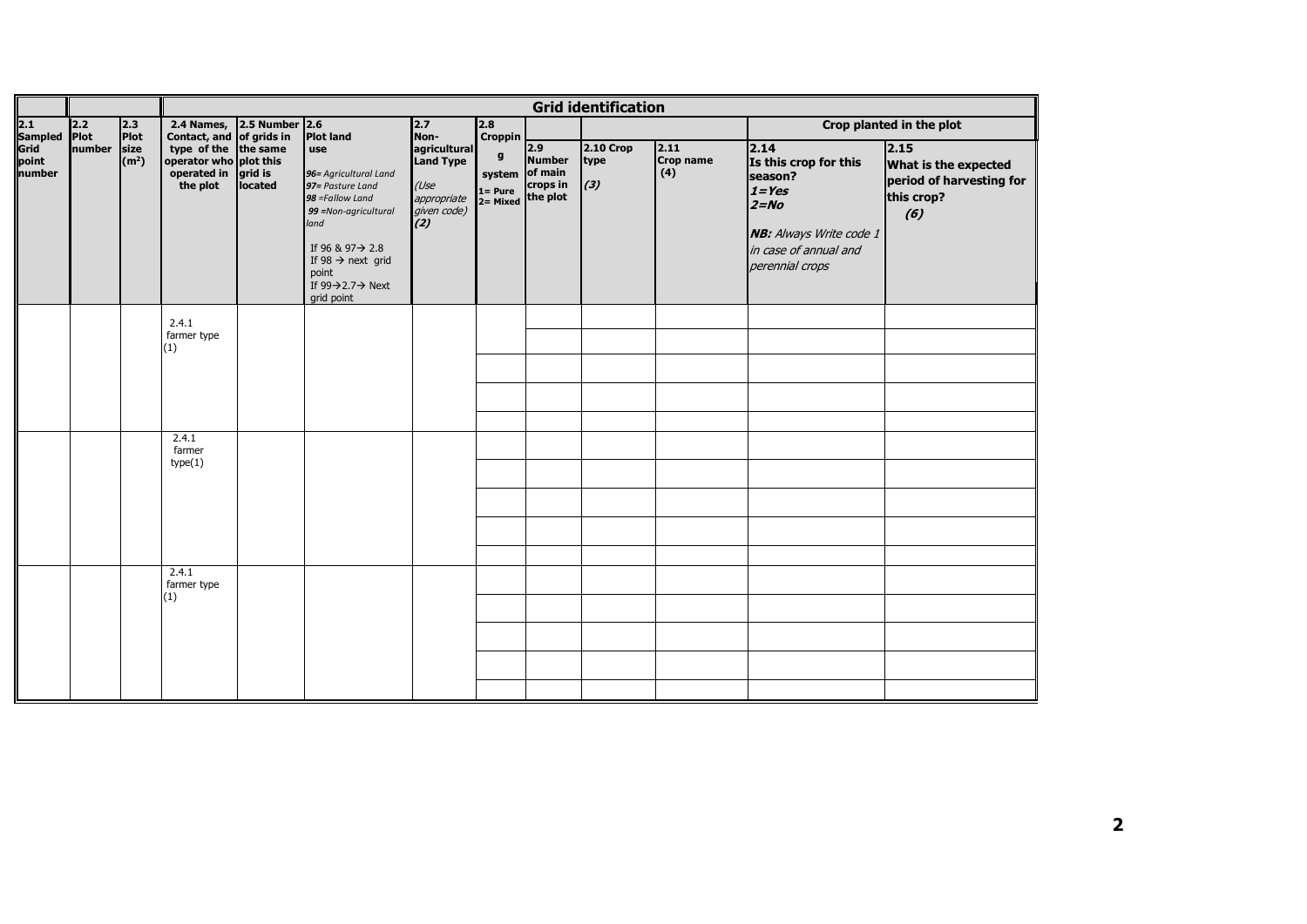(1) Farmer type: 1- small scale farmer; 2- large scale farmer

(2) Non-agricultural Land Type Codes: 1- Buildings; 2- Road or path; 3- Forest or bush; 4- Bare soil or Rocky soil; 5- Unmanaged marshland; 6- Water; 7- Other (specify)

(3) Crop type: 1- Seasonal crops, 2- Annual crops 3-Perennial crops 4-Fodder crops

(4) Crop codes and names: 101- Maize, 102- Paddy rice, 103- Sorghum, 104- Wheat, 105- Other cereal(specify), 106- Bush bean, 107- Climbing bean, 108- Pea, 109- Other pulse,

111- Irish potato, 112- Sweet potato, 114- Tomato, 115-Cabbage, 116- Cauliflower, 117- Onion, 118- Carrot, 119-Eggplant, 120- Other seasonal vegetable, 128- Soybean,

129- Groundnut, 130- Sun flower, 134- Other seasonal crop, 135- Black eggplant, 136- Sweet pepper, 138- Amaranth, 139- Celery, 140- Spinach, 141- Small red bean, 142- Sugar beet, 143- Garlic, 144-African cabbage, 145- Leek, 146-French bean, 147- Letus, 148- Brocolli, 162- Millet, 165 – Other tuber (specify), 167- Cucumber, 168- Watermelon, 213-Taro, 214-Yam, 220- Other annual vegetable, 233- Pyrethrum, 234- Other annual crop, 237- Pepper, 249- Napia grass, 257- Tree tomato, 265 - Other tuber, 266- Pumpkin,310- Cassava, 320- Other perennial vegetable, 321- Cooking banana, 322- Dessert banana, 323- Banana for beer, 324- Pineapple, 325-Avocado, 326- Passion fruit 327- Other fruit, 331- Other oil seed, 332-Coffee, 334- Other perennial crop, 350- Sugar cane, 352- Macadamia, 353- Olive, 354- Mango, 355- Apple, 356- Papaya, 358- Orange, 359- Lemon, 360- Guava, 361- Mulberry, 363- Stevia, 364- Jatropha, 365- Other perennial tuber 368- Palm, 369- Tea, 511-Napia grass for fodder, 512-Maize for fodder, 513- Sovbean for fodder, 514-Leucena, 515-Desmodium, 516- Mucuna, 517- Setaria, 518-Tripsacum, 519- Other fodder crop (specify), 520- Herbaceous.

#### (6) Expected period of harvesting:

Season A: 1 = Before 01/12; 2=Between 01-15 /12; 3=Between 16- 31/12; 4=Between 01-15/01; 5=Between 16- 31/01; 6=Between 01-28/02; 7=After 28/02

Season B: 1=Before 01/05; 2=Between 01-31/05; 3= Between 01-15/06; 4= Between 16-30/06; 5= Between 01-15/07; 6=Between 16-31/07; 7= After 31/07

Season C: 1 = Before 31/07; 2 = Between 01-15/08; 3 = Between 16-31/08; 4 = Between 01-15/09; 5 = Between 16-30/09 6 = After 30/09

#### Crops' categories according to harvesting period

| Seasonal crops harvested<br>once a season      | 101- Maize, 102- Paddy rice, 103- Sorghum, 104- Wheat, 105- Other cereal(specify), 106- Bush bean, 107- Climbing bean, 108- Pea, 109- Other pulse, 111- Irish potato,<br>112- Sweet potato, 114- Tomato, 115-Cabbage, 116- Cauliflower, 117- Onion, 118- Carrot, 119-Eggplant, 120- Other seasonal vegetable, 128- Soybean, 129- Groundnut,<br>130- Sun flower, 134- Other seasonal crop, 135- Black eggplant, 136- Sweet pepper, 138- Amaranth, 139- Celery, 140- Spinach, 141- Small red bean, 142- Sugar beet,<br>143- Garlic, 144-African cabbage, 145- Leek, 146-French bean, 147- Letus, 148- Brocolli, 162- Millet, 165 - Other tuber (specify), 167- Cucumber,<br>$168 -$<br>Watermelon, |
|------------------------------------------------|--------------------------------------------------------------------------------------------------------------------------------------------------------------------------------------------------------------------------------------------------------------------------------------------------------------------------------------------------------------------------------------------------------------------------------------------------------------------------------------------------------------------------------------------------------------------------------------------------------------------------------------------------------------------------------------------------|
| Seasonal crops harvested<br>more than one time | 213-Taro, 214-Yam, 220- Other annual vegetable, 233- Pyrethrum, 234- Other annual crop, 237- Pepper, 249- Napia grass, 257- Tree tomato, 265 - Other tuber, 266-<br>Pumpkin                                                                                                                                                                                                                                                                                                                                                                                                                                                                                                                      |
| <b>Perennial crops</b>                         | 310- Cassava, 320- Other perennial vegetable, 321- Cooking banana, 322- Dessert banana, 323- Banana for beer, 324- Pineapple, 325-Avocado, 326- Passion fruit,<br>, 327- Other fruit, 331- Other oil seed, 332-Coffee, 334- Other perennial crop, 350- Sugar cane, 352- Macadamia, 353- Olive, 354- Mango, 355- Apple, 356-<br>Papaya, 358- Orange, 359- Lemon, 360- Guava, 361- Mulberry, 363- Stevia, 364- Jatropha, 365 - Other perennial tuber (specify), 368- Palm, 369- Tea.                                                                                                                                                                                                               |
| <b>Fodder crops</b>                            | 511-Napia grass for fodder, 512-Maize for fodder, 513- Soybean for fodder, 514-Leucena, 515- Desmodium, 516- Mucuna, 517- Setaria, 518-Tripsacum, 519- Other fodder<br>crop (specify).                                                                                                                                                                                                                                                                                                                                                                                                                                                                                                           |